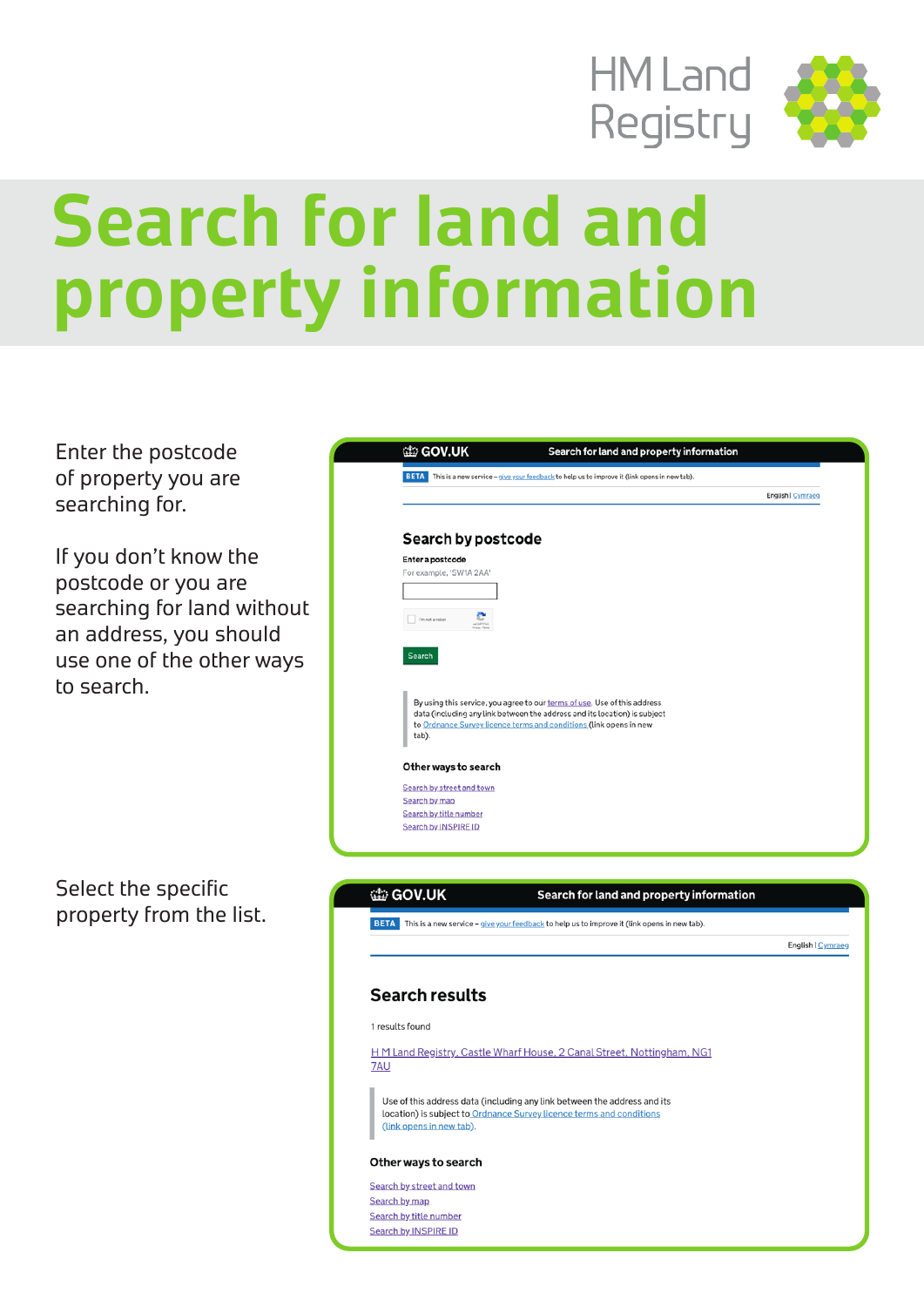If your property has multiple results, you can pick the type you need.

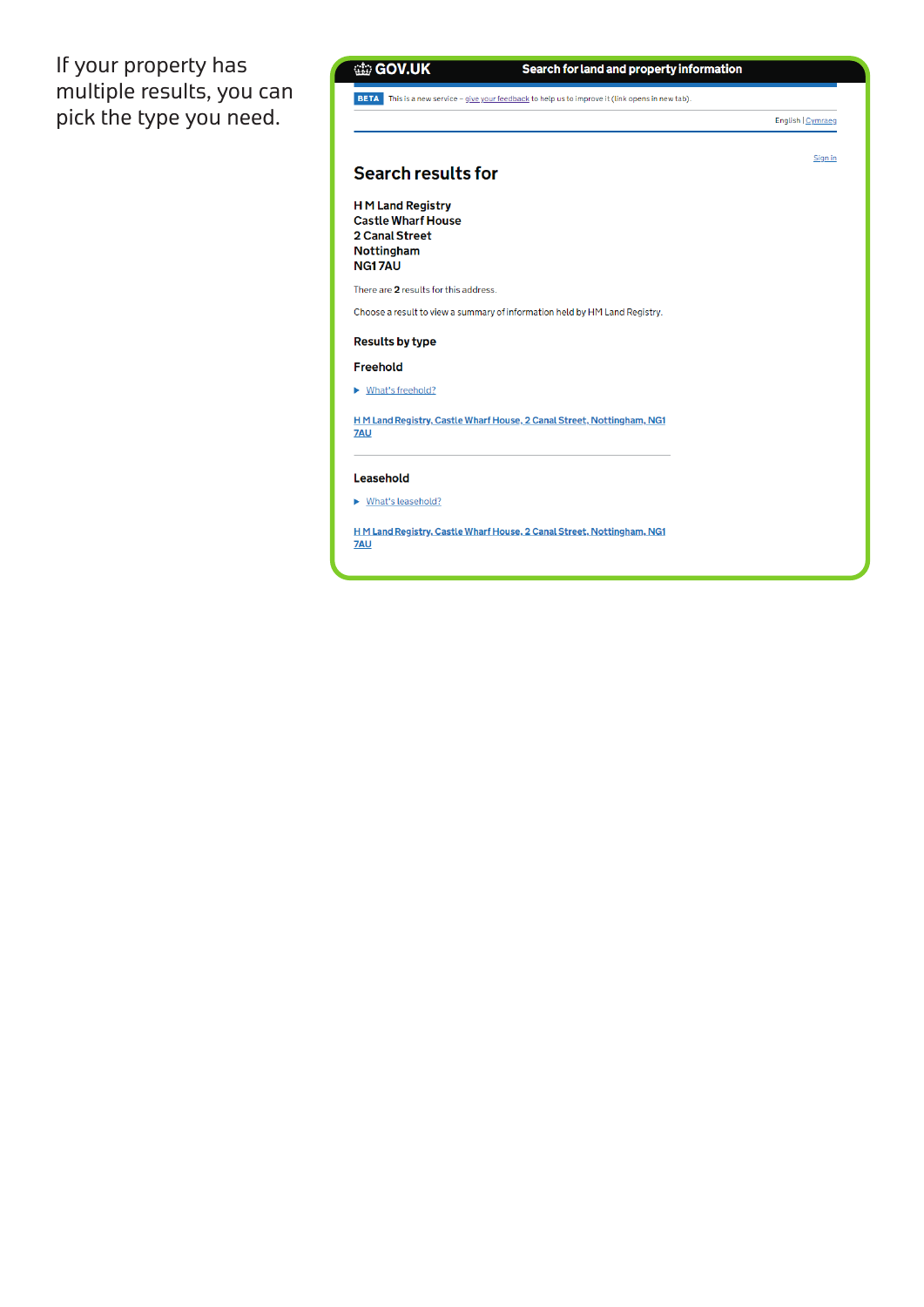View a summary of the property information. You can buy a copy of the title register and the title plan if you select the 'View available documents' button.

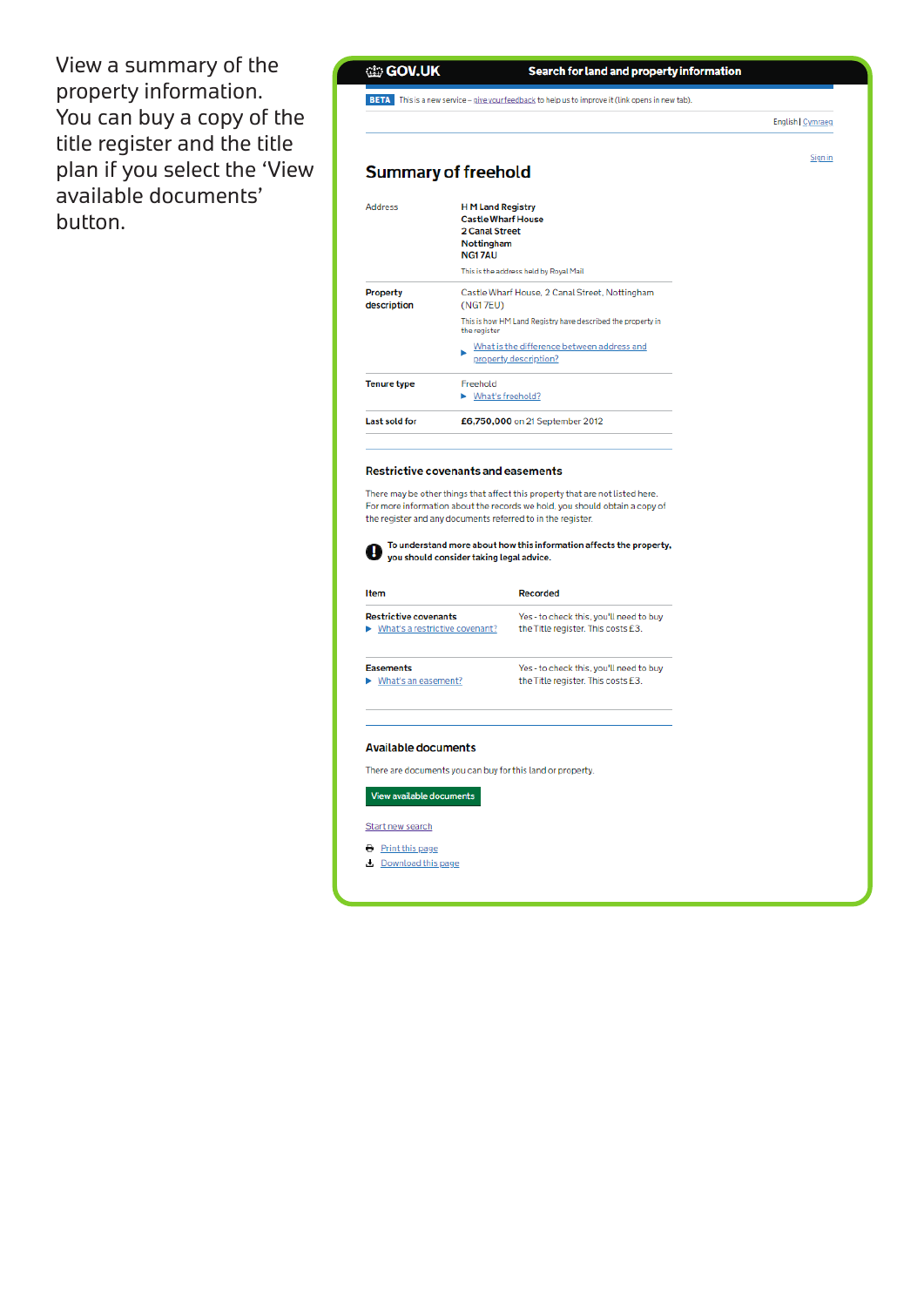To buy documents, you'll need to sign in.

If this is your first time using the 'Search for land and property information' service, you'll need to create an account – this is free.

To create a new account, you'll need to have access to an email address.

|                                                                                                                   | <b>BETA</b> This is a new service - give your feedback to help us to improve it (link opens in new tab). |
|-------------------------------------------------------------------------------------------------------------------|----------------------------------------------------------------------------------------------------------|
|                                                                                                                   | English   Cymraeg                                                                                        |
| <b>Create an account</b>                                                                                          |                                                                                                          |
|                                                                                                                   | Sign in                                                                                                  |
| If this is your first time using the 'Search for land and<br>property information' service, you'll need to create | <b>Email address</b>                                                                                     |
| an account.                                                                                                       |                                                                                                          |
| Create an account                                                                                                 | Password                                                                                                 |
|                                                                                                                   |                                                                                                          |
|                                                                                                                   | Remember me                                                                                              |
|                                                                                                                   |                                                                                                          |
|                                                                                                                   | Sign in                                                                                                  |
|                                                                                                                   |                                                                                                          |
|                                                                                                                   | Forgot your password?                                                                                    |
|                                                                                                                   | I forgot my password                                                                                     |
|                                                                                                                   |                                                                                                          |
| <b>GOV.UK</b>                                                                                                     | Search for land and property information                                                                 |
| BETA This is a new service - give your feedback to help us to improve it (link opens in new tab).                 |                                                                                                          |
|                                                                                                                   | English   Cymraeg                                                                                        |
| <b>Create an account</b>                                                                                          |                                                                                                          |
|                                                                                                                   |                                                                                                          |
| Create sign in details<br>Email address                                                                           |                                                                                                          |
| You'll use this email address to sign in                                                                          |                                                                                                          |
|                                                                                                                   |                                                                                                          |
|                                                                                                                   |                                                                                                          |
| Create a new password<br>Your password must:                                                                      |                                                                                                          |
| - be at least 12 characters long                                                                                  |                                                                                                          |
| - contain at least 1 letter<br>- not be the same as your email address                                            |                                                                                                          |
|                                                                                                                   |                                                                                                          |
|                                                                                                                   |                                                                                                          |
| Retype your password                                                                                              |                                                                                                          |
|                                                                                                                   |                                                                                                          |
| <b>Your details</b>                                                                                               |                                                                                                          |
| <b>First name</b>                                                                                                 |                                                                                                          |
|                                                                                                                   |                                                                                                          |
|                                                                                                                   |                                                                                                          |
| Last name                                                                                                         |                                                                                                          |
|                                                                                                                   |                                                                                                          |
| Phone number (optional)                                                                                           |                                                                                                          |
| For example, 01632 960 001, 07700 900 982 or +44 0808 157 0192. For                                               |                                                                                                          |
| international numbers, include the country code.                                                                  |                                                                                                          |
|                                                                                                                   |                                                                                                          |
| Organisation name (optional)                                                                                      |                                                                                                          |
|                                                                                                                   |                                                                                                          |
| <b>Address</b>                                                                                                    |                                                                                                          |
| <b>Building and street</b>                                                                                        |                                                                                                          |
|                                                                                                                   |                                                                                                          |
|                                                                                                                   |                                                                                                          |
|                                                                                                                   |                                                                                                          |
| Town or city                                                                                                      |                                                                                                          |
|                                                                                                                   |                                                                                                          |
| Country                                                                                                           |                                                                                                          |
| <b>United Kingdom</b><br>v                                                                                        |                                                                                                          |
|                                                                                                                   |                                                                                                          |
| Postcode                                                                                                          |                                                                                                          |
|                                                                                                                   |                                                                                                          |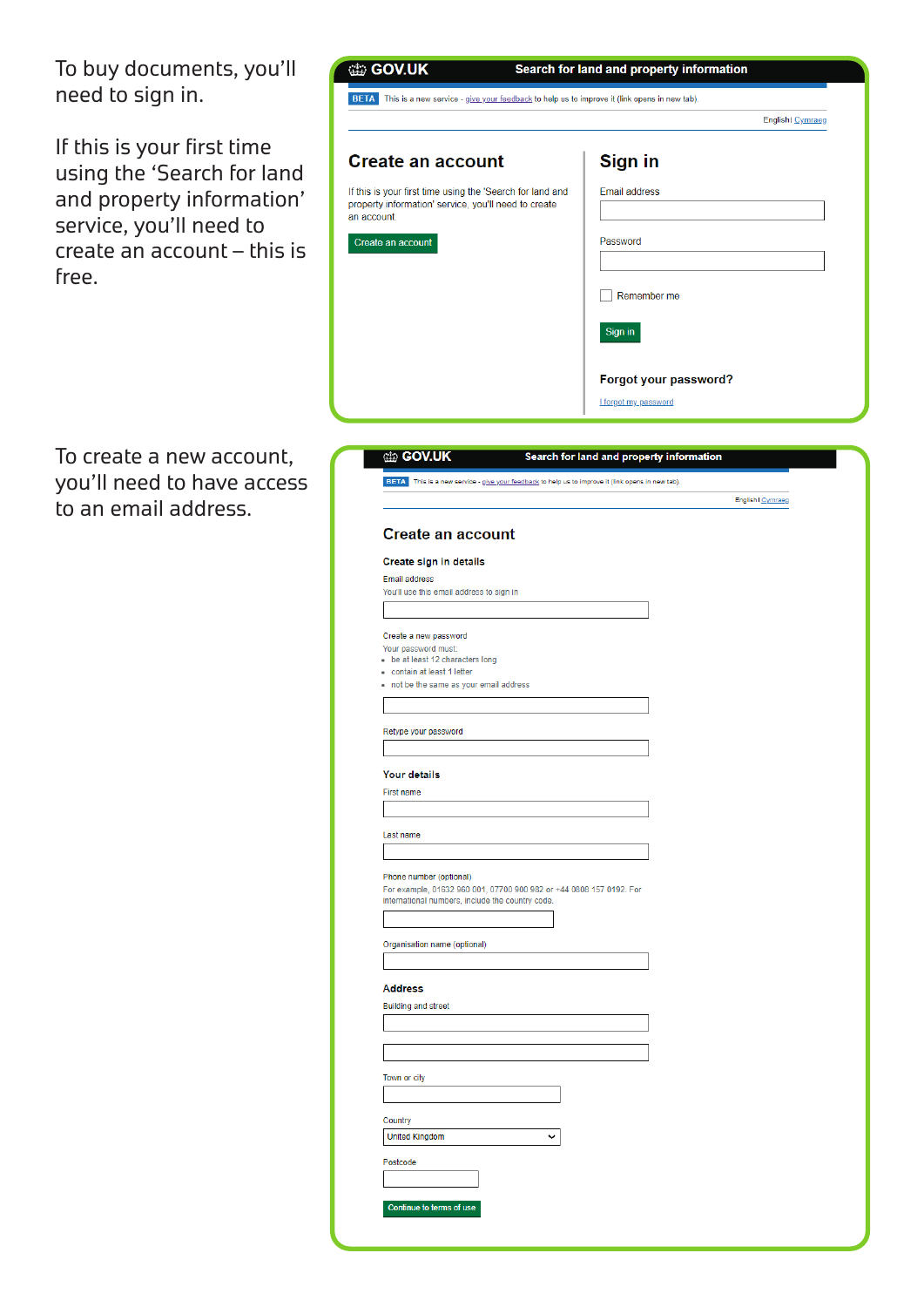To activate your account, use the link sent to you by email.

Check what documents are available for your

selected property or land.

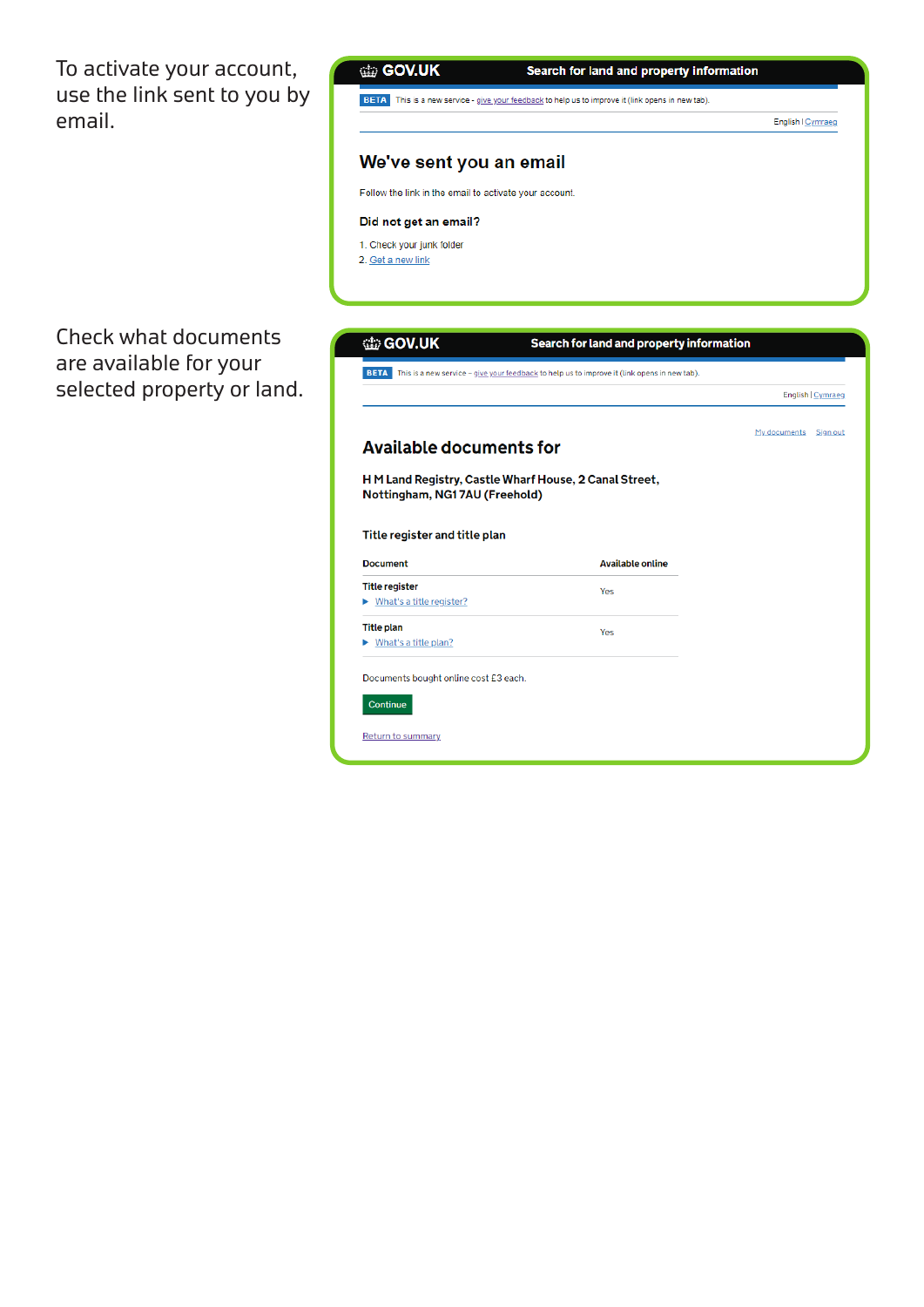Select the documents you wish to buy  $-$  the options will be 'title register' and 'title plan'.

Continue to make your payment.

|                                                                                                                                                                                                                                                                                                                                                                                                                                                     |                                                                                              | Search for land and property information |                        |
|-----------------------------------------------------------------------------------------------------------------------------------------------------------------------------------------------------------------------------------------------------------------------------------------------------------------------------------------------------------------------------------------------------------------------------------------------------|----------------------------------------------------------------------------------------------|------------------------------------------|------------------------|
| <b>BETA</b>                                                                                                                                                                                                                                                                                                                                                                                                                                         | This is a new service - give your feedback to help us to improve it (link opens in new tab). |                                          |                        |
|                                                                                                                                                                                                                                                                                                                                                                                                                                                     |                                                                                              |                                          | <b>English Cymraeg</b> |
|                                                                                                                                                                                                                                                                                                                                                                                                                                                     |                                                                                              |                                          | Sign out               |
| <b>Buy documents online for</b>                                                                                                                                                                                                                                                                                                                                                                                                                     |                                                                                              |                                          |                        |
| H M Land Registry, Castle Wharf House, 2 Canal Street,<br>Nottingham, NG17AU (Freehold)                                                                                                                                                                                                                                                                                                                                                             |                                                                                              |                                          |                        |
| Title register and title plan                                                                                                                                                                                                                                                                                                                                                                                                                       |                                                                                              |                                          |                        |
|                                                                                                                                                                                                                                                                                                                                                                                                                                                     |                                                                                              |                                          |                        |
| Although this service provides information from the title register, this<br>information is not guaranteed and may not be sufficient to prove<br>property ownership or rights. For a guaranteed copy, you'll need to order<br>an official copy of the register (link opens in new tab) instead.<br>This service will not tell you whether there are any applications to update<br>the register which have not yet been completed.<br><b>Document</b> | Cost                                                                                         | Buy                                      |                        |
| <b>Title register</b>                                                                                                                                                                                                                                                                                                                                                                                                                               |                                                                                              |                                          |                        |
| $\triangleright$ What's a title register?                                                                                                                                                                                                                                                                                                                                                                                                           | £3                                                                                           |                                          |                        |
| <b>Title plan</b>                                                                                                                                                                                                                                                                                                                                                                                                                                   | £3                                                                                           |                                          |                        |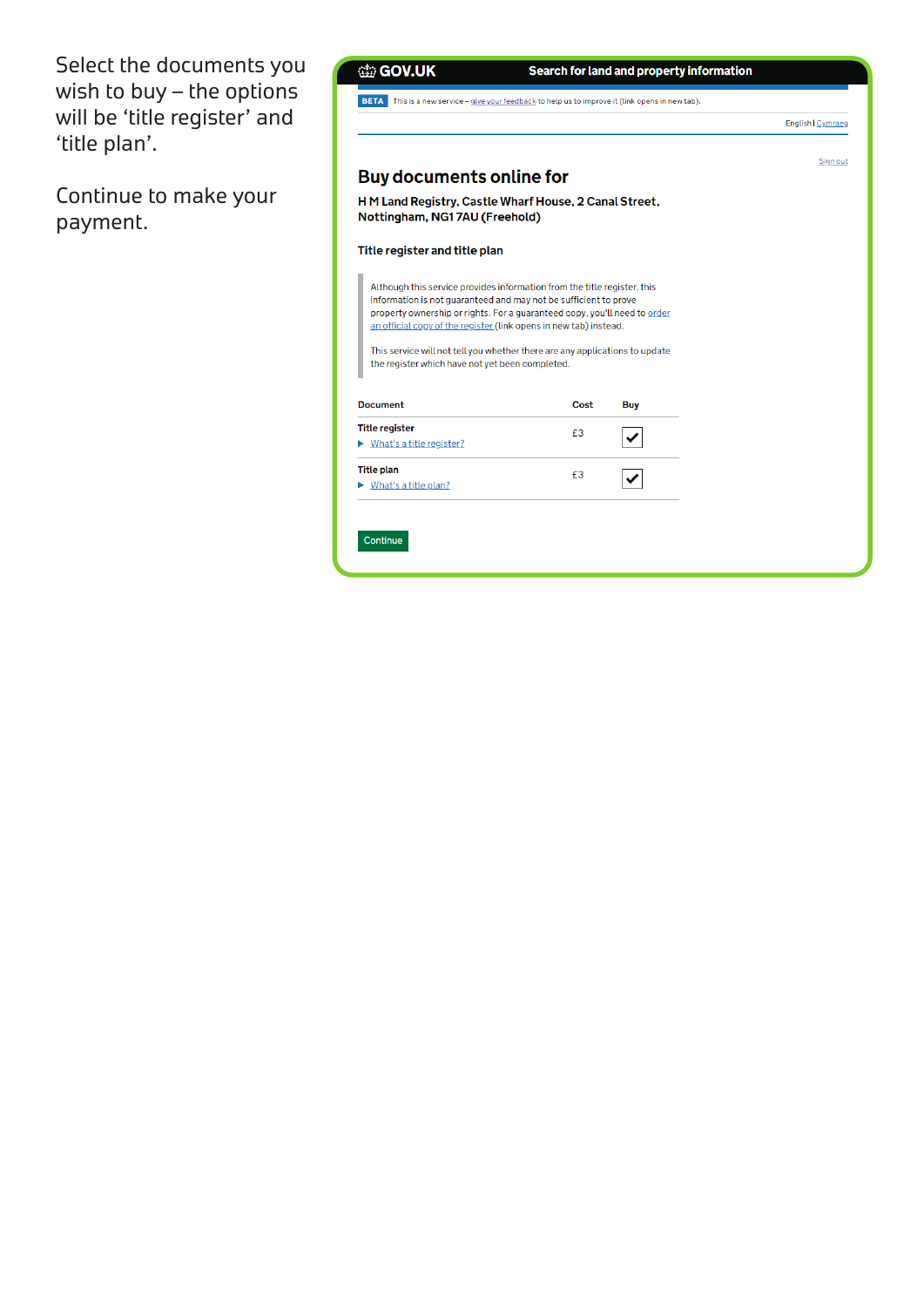Use our secure payment form to enter your payment details.

| <b>Enter card details</b><br><b>Payment summary</b><br>Title register and title plan<br>Total amount:<br>£6.00<br><b>Card number</b><br>Accepted credit and debit card types<br><b>VISA</b><br><b>Expiry date</b><br>For example, 10/24<br>Month<br>Year<br>Name on card<br><b>Card security code</b><br>The last 3 digits on the back of the card<br><b>Billing address</b><br>This is the address associated with the card<br>Country or territory<br><b>United Kingdom</b><br>Building number or name and street |
|---------------------------------------------------------------------------------------------------------------------------------------------------------------------------------------------------------------------------------------------------------------------------------------------------------------------------------------------------------------------------------------------------------------------------------------------------------------------------------------------------------------------|
|                                                                                                                                                                                                                                                                                                                                                                                                                                                                                                                     |
|                                                                                                                                                                                                                                                                                                                                                                                                                                                                                                                     |
|                                                                                                                                                                                                                                                                                                                                                                                                                                                                                                                     |
|                                                                                                                                                                                                                                                                                                                                                                                                                                                                                                                     |
|                                                                                                                                                                                                                                                                                                                                                                                                                                                                                                                     |
|                                                                                                                                                                                                                                                                                                                                                                                                                                                                                                                     |
|                                                                                                                                                                                                                                                                                                                                                                                                                                                                                                                     |
|                                                                                                                                                                                                                                                                                                                                                                                                                                                                                                                     |
|                                                                                                                                                                                                                                                                                                                                                                                                                                                                                                                     |
|                                                                                                                                                                                                                                                                                                                                                                                                                                                                                                                     |
|                                                                                                                                                                                                                                                                                                                                                                                                                                                                                                                     |
|                                                                                                                                                                                                                                                                                                                                                                                                                                                                                                                     |
|                                                                                                                                                                                                                                                                                                                                                                                                                                                                                                                     |
|                                                                                                                                                                                                                                                                                                                                                                                                                                                                                                                     |
|                                                                                                                                                                                                                                                                                                                                                                                                                                                                                                                     |
|                                                                                                                                                                                                                                                                                                                                                                                                                                                                                                                     |
|                                                                                                                                                                                                                                                                                                                                                                                                                                                                                                                     |
|                                                                                                                                                                                                                                                                                                                                                                                                                                                                                                                     |
|                                                                                                                                                                                                                                                                                                                                                                                                                                                                                                                     |
| Town or city                                                                                                                                                                                                                                                                                                                                                                                                                                                                                                        |
|                                                                                                                                                                                                                                                                                                                                                                                                                                                                                                                     |
| Postcode                                                                                                                                                                                                                                                                                                                                                                                                                                                                                                            |
|                                                                                                                                                                                                                                                                                                                                                                                                                                                                                                                     |
| <b>Contact details</b>                                                                                                                                                                                                                                                                                                                                                                                                                                                                                              |
| We'll send your payment confirmation here                                                                                                                                                                                                                                                                                                                                                                                                                                                                           |
| Email                                                                                                                                                                                                                                                                                                                                                                                                                                                                                                               |
|                                                                                                                                                                                                                                                                                                                                                                                                                                                                                                                     |
| Continue                                                                                                                                                                                                                                                                                                                                                                                                                                                                                                            |
| Cancel payment                                                                                                                                                                                                                                                                                                                                                                                                                                                                                                      |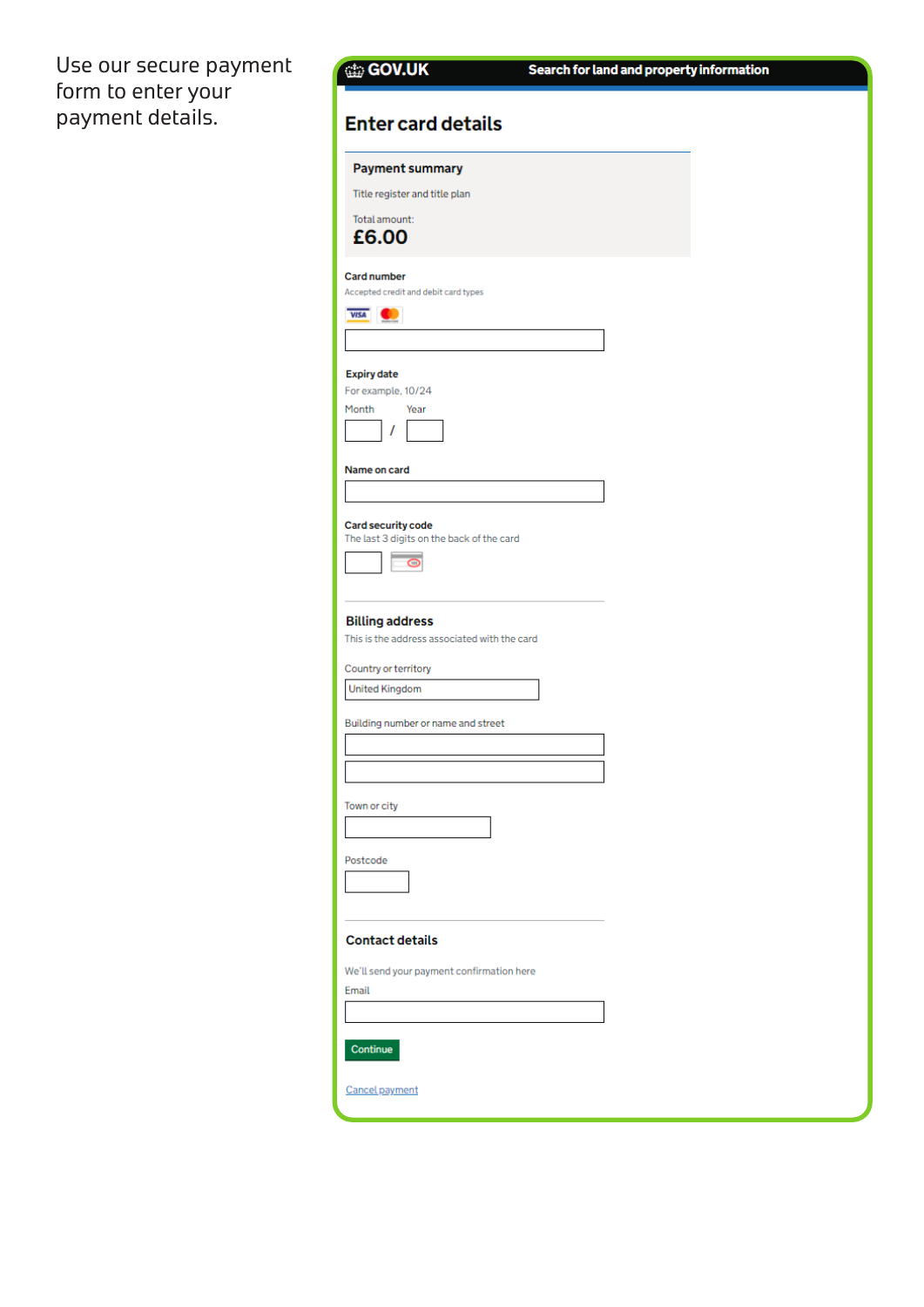## Confirm your payment details.

If your payment was successful, you'll receive a payment receipt by email. Select 'Continue to documents' to view your documents.

**@GOV.UK** 

## Search for land and property information

## **Confirm your payment**

| <b>Payment summary</b>        |                                           |
|-------------------------------|-------------------------------------------|
| Title register and title plan |                                           |
| Total amount:<br>£6.00        |                                           |
| <b>Card number</b>            | 00000000000005014                         |
| <b>Expiry date</b>            | 03/26                                     |
| Name on card                  | courtney timblin                          |
| <b>Billing address</b>        | Flat 1, Plymouth, PL7 1TH, United Kingdom |
| <b>Confirmation email</b>     | Email@account.com                         |
| Confirm payment               |                                           |
| <b>Cancel payment</b>         |                                           |
|                               |                                           |